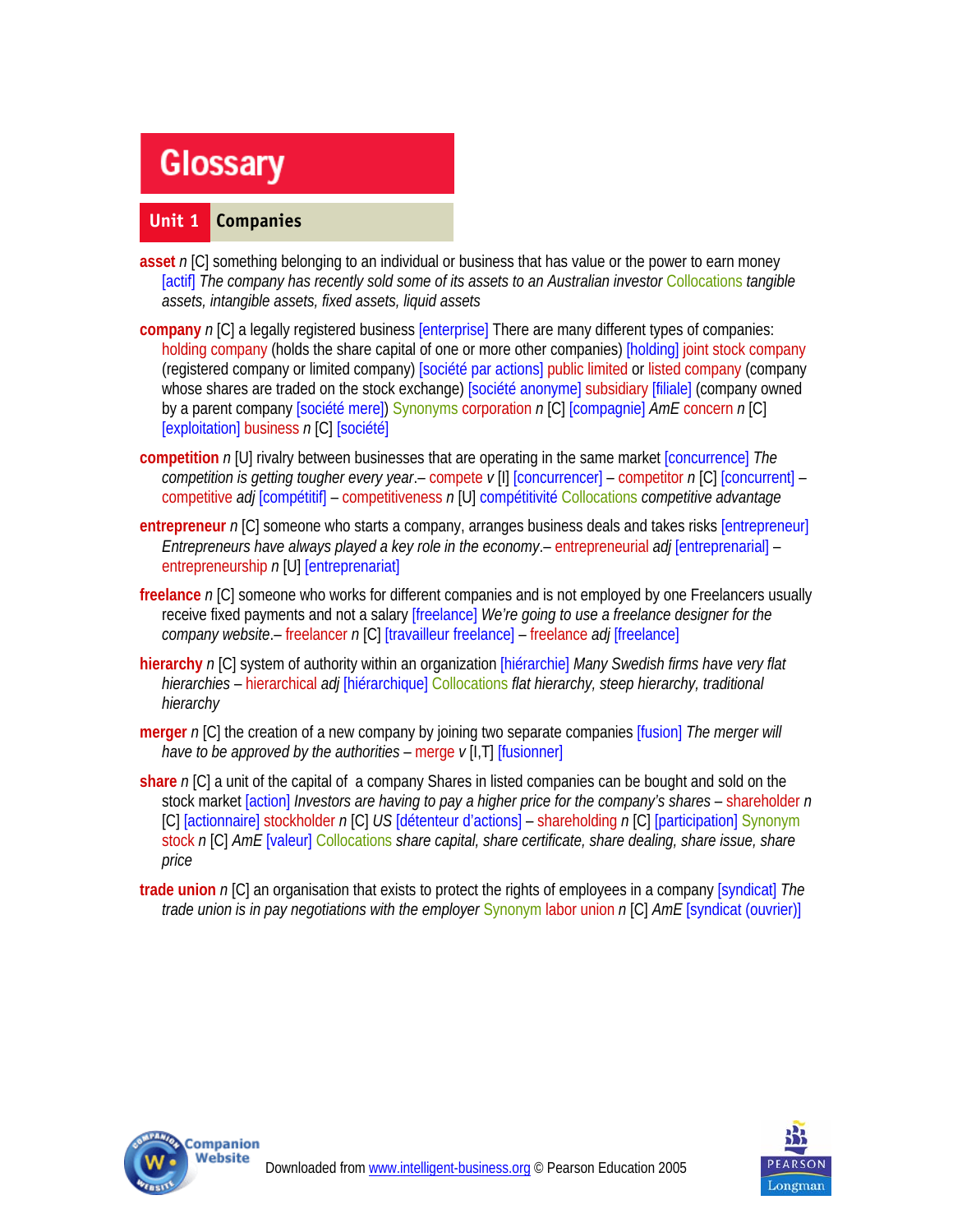## **Unit 2 Leadership**

- **appraise** *v* (T) to assess the value of something Staff are regularly appraised to see if they have met the objectives that they are given [évaluer] T*he department manager will appraise each employee individually* – appraisal *n* [C] [evaluation] – appraisee *n* [C] [personne évaluée] – appraisor *n* [C] [évaluateur] Collocations *annual appraisal, performance appraisal*
- **authority 1** *n* [U] the power to impose decisions [autorité] The managers in our company have a great deal of authority – authorise *v* (T) [autoriser] – authorisation *n* [U] [autorisation] – authoritative *adj* – [qui fait autorité] authoritarian *adj* [autoritaire] Collocations *lines of authority* **2** *n* [C] a public institution which is in charge of enforcing regulations or administering a government service: *The public health authority.*
- **autonomy** *n* [U] the freedom to make your own decisions without having to request authorization [autonomie] I've always believed that it's best to give staff as much autonomy as possible - autonomous *adj* [autonome]
- **coach 1** *n* [C] person who is responsible for training a team or an individual [entraîneur] *He's a very successful football coach* **2** *v* [T] to train people to help them to acquire particular skills: *I'm responsible for coaching two new people in the department.*
- **delegate** *v* [T] to give responsibility to someone at a lower level in the hierarchy to enable them to take decisions [déléguer] *Managers need to delegate more routine tasks to junior members of staff* – delegation *n* [U] [délégation]
- **motivate** *v* [T] make someone willing to work harder [motiver] *He's very good at motivating his sales team* motivation *n* [U] [motivation – motivational *adj* [motivationnel] – motivated *adj* [motivé Synonym encourage *v* [T] [encourager] Collocations *highly-motivated, motivational skills, motivation techniques*
- **objective** *n* [C] a goal that has been fixed for people to achieve [objectif] *I have a meeting with my line manager to fix my objectives every six months* Synonyms goal *n* [C] [but] aim *n* [C] [vise] target *n* [C] [cible] Collocations *set / fix / establish / achieve / meet objectives*
- **staff 1** *n* [plural] the employees of an organization [personnel] *The new manager will be joining the staff in November* 2 *v* [I] to provide workers for an organisation: *Each of our centres is staffed by expert personnel* Synonyms personnel *n* [U] [personnel] employees *n* [C] [employés] workers *n* [C] [travailleurs] Collocations *staff morale, staff turnover*
- **subordinate** *n* [C] a person who works under a more senior member of staff [subordonné] *I have six subordinates that report to me* – subordinate *v* [T] [subordonner]
- **supervise** *v* [T] to control the work of other people in order to make sure that it is properly done [superviser] *We need to supervise the trainees very closely* – supervision *n* [U] [supervision] – supervisory *adj* [de supervision] Synonym manage *v* [T] [gérer]
- **task** *n* [C] a piece of work that has to be done [tâche] *Tasks are generally assigned to employees at the start of the week* Synonym duty *n* [C] [mission] Collocations *assign / delegate a task, task-based, task-driven, task force*



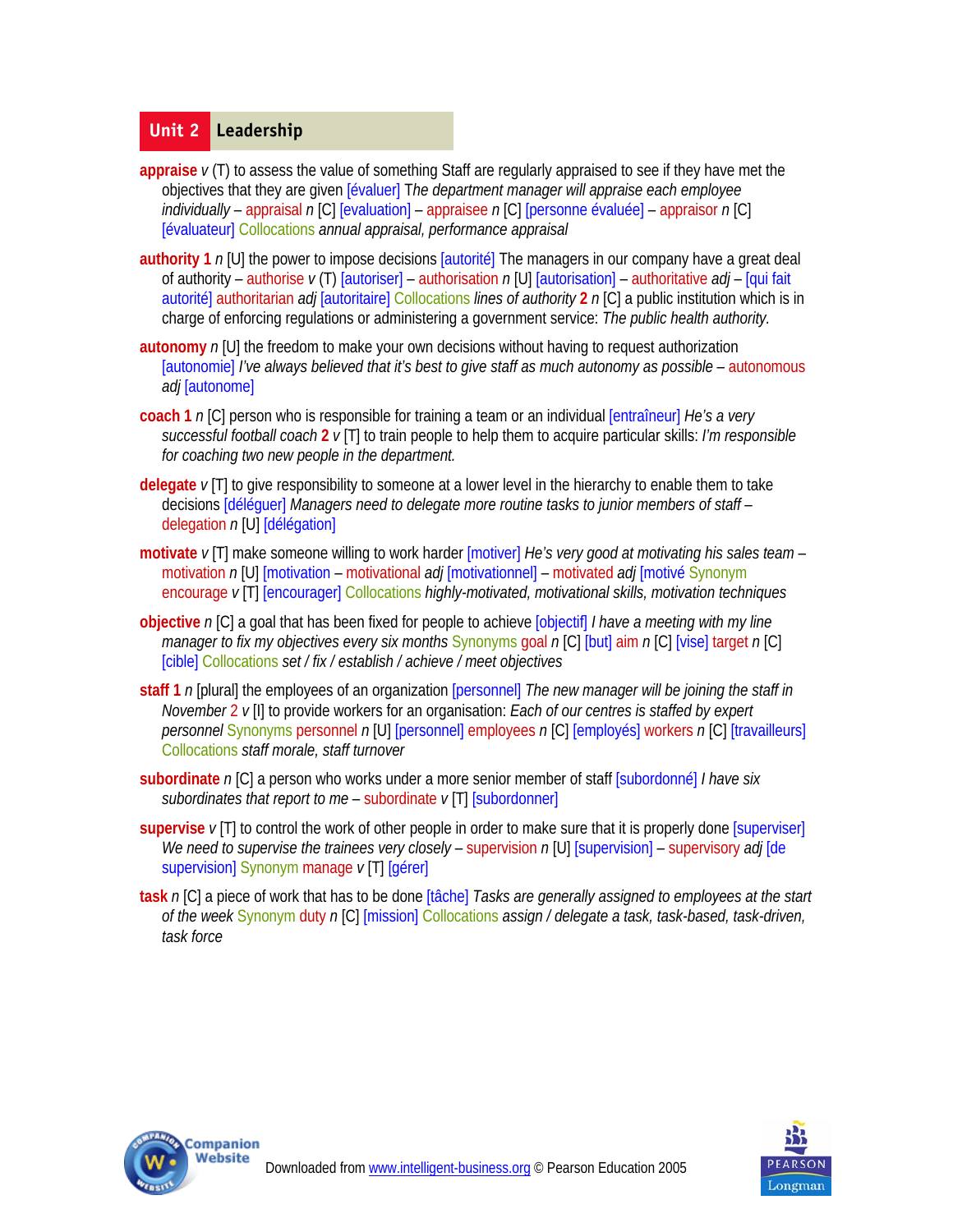# **Unit 3 Strategy**

- **analysis** *n* [C] the work of studying data and information [analyse] *Detailed analysis of our results shows that productivity has increased only marginally* – analyse *v* [T] [analyzer] – analyst *n* [C] [analyste] Collocations *financial analysis*
- **campaign** *n* [C] a planned operation which aims to achieve a particular result [campagne] *A new campaign by activists has forced the company to reconsider some of its policies* – campaign *v* [I] [+ for/against] [faire campagne + pour/contre] – campaigner *n* [C] [militant] Collocations *advertising campaign, marketing campaign, political campaign*
- **growth** *n* [U] an increase in the size or quantity of something [croissance] *Research suggests that there will be significant growth in the market for women's products* – grow *v* [I] [croître] Collocations *growth rate*
- **industry** *n* [C] the production of goods using capital and labour [industrie] *The automobile industry is facing increased competition* – industrial *adj* [industriel] – industrialise *v* [T] [industrialiser] – industrialisation *n* [C] [industrialization] Collocations *manufacturing industry, service industry*, industrial relations
- **market share** *n* [U] the proportion of the total market that is supplied by a particular company [part de marché] *Our objective is to increase our European market share by five per cent this year* – marketsharing *n* [U] [partage du marché] Collocations *increase / lose / take / win market share*
- **opportunity** *n* [C] a situation with future potential [opportunité] Japan represents a great opportunity for our new brand Collocations *lose / seize / take an opportunity*
- **resources** *n* [C] this includes the capital, personnel and knowledge that an organisation has at its disposal [resources] *A key element of the new strategy is the more effective use of our resources* Collocations *human resources, financial resources*
- **sales 1** *n* [plural] the value of the goods and services sold during a period [ventes] *The company reported sales of \$42 million during the first quarter* 2 the department responsible for the activity of selling goods and services to customers: *I'll put you through to our sales department* – salesman/woman *n* [C] [vendeur/vendeuse] – salesclerk *n* [C] *AmE* [vendeur] Collocations *sales agent, sales call, sales conference, sales department, sales drive, sales figures, sales forecast, sales manager, sales outlet, sales pitch, sales promotion, sales representative, sales talk*
- **strategy** *n* [C] a plan of action to enable a firm to compete [stratégie] *As part of our new strategy we are developing closer links with our suppliers* – strategic *adj* [stratégique] – strategically *adv* [stratégiquement] Collocations *develop / revise a strategy, strategic alliance, strategic management, strategic planning, strategic business unit (SBU)*
- **supply** *n* [U] the amount of goods or services available on a market at a certain time [offer] *Improved production techniques will increase the supply of raw materials* – supply *v* [T] [approvisionner] – supplier *n* [C] [fournisseur] – supplies *n* [C] [fournitures] Collocations *order supplies, supply and demand, supply chain management, supply side, oversupply*
- **threat** *n* [C] a potential danger to the interests of a company [menace] *Deregulation of the market is a real threat to established telecom operators* – threaten *v* [T] [menacer] – threatening *adj* [menaçant] – threateningly *adv* [de manière menaçante]



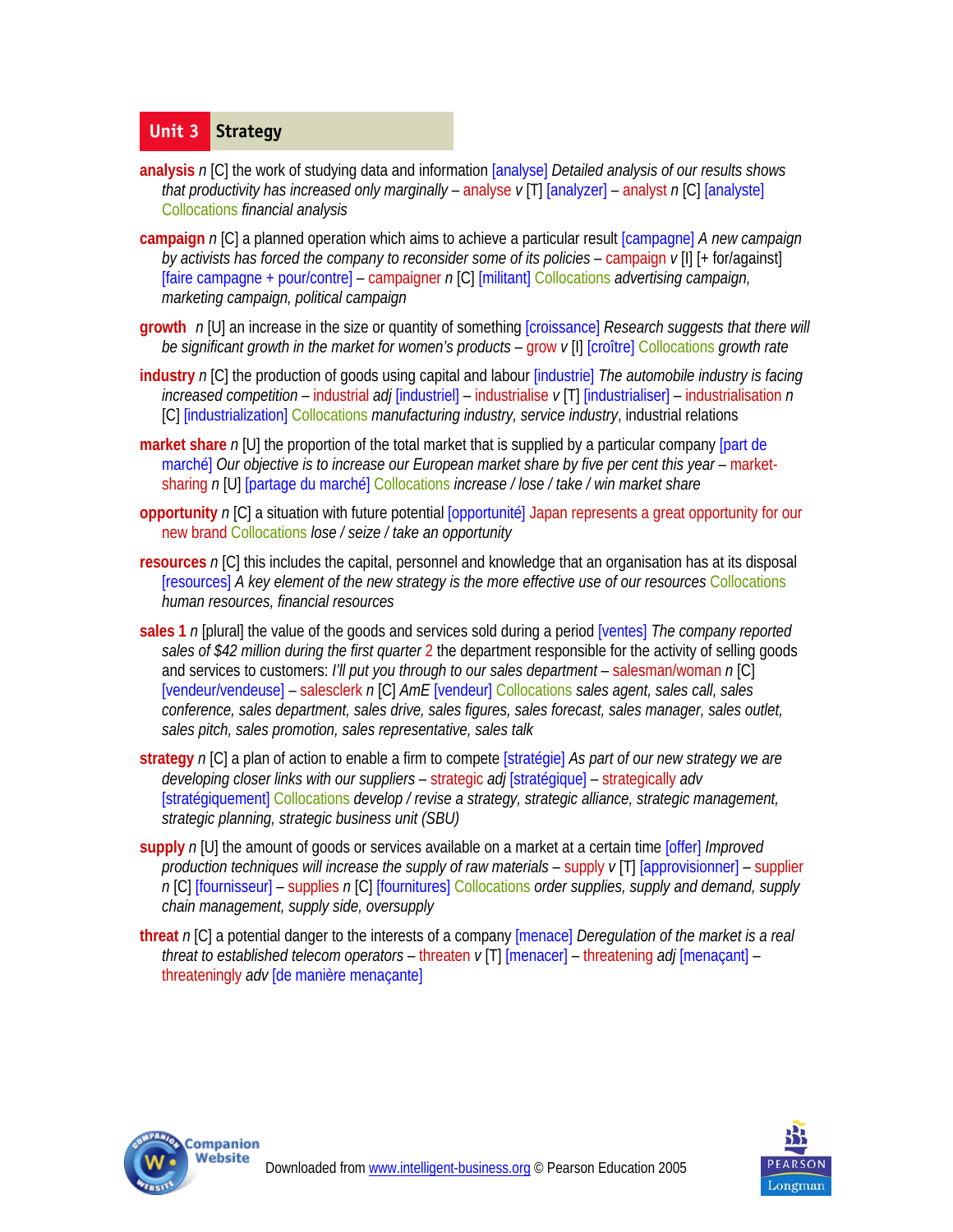# **Unit 4 Pay**

- **board** *n* [C] the group of directors elected by the shareholders to manage a company [conseil] The *board has approved the director's salary* Collocations *board of directors, board meeting, boardroom*
- **budget** *n* [C] an account of probable future income and expenditure during a fixed period [budget] *We are currently preparing the budget for next year* – budget *v* [I] [établir le budget] – budgetary *adj* [budgétaire] Collocations *be on / over / under budget, budget deficit, budget surplus, meet a budget*
- **compensation** *n* [U] payment, including salary and other incentives like stock options [remuneration] *The best paid executives received more than \$10 million in compensation last year* – compensate *v* [T] [rémunérer] Collocations *compensation deal, compensation package*
- **contract** *n* [C] a document setting out an agreement between two or more parties [contrat] *Under the new contract the company becomes the exclusive distributor for North America* – contractor *n* [C] [entrepreneur] – sub-contractor *n* [C] [sous-traitant] Collocations *agree a contract, be under contract, breach a contract, negotiate a contract, review a contract, sign a contract, terminate a contract*
- **damages** *n* [plural] an amount of money paid to a person who has suffered an injustice [dommages-intérêts] *The company paid damages to staff who were unfairly dismissed*.
- **legal action** *n* [C,U] using the law to defend one's rights [action judiciaire] *The consumer association said it will consider legal action* Synonyms litigation *n* [U] [litige] law suit *n* [C] [poursuite] Collocations *take legal action, win a legal action*
- **pay 1** *n* [U] money earned by an employee as a salary or wage [paie] *Some employees are complaining that their pay has not increased in line with inflation* – payment *n* [C] [paiement] Collocations *pay as you earn (PAYE), pay freeze, pay rise, payroll, pay-slip, pay talks* **2** to give money to someone in exchange for items or services :*We're paying more than the market rate*.
- **pension** *n* [C] a regular payment made to a person after they have retired from active work [retraite] *Some businesses have decided to ask their staff to contribute another one per cent towards their pensions*  Collocations *pension fund, pension contribution*
- **reward** *v* [T] to give a payment for services performed or for excellent work or behaviour [récompenser] *We like to reward our staff when they reach the objectives* – reward *n* [C,U] [prime] – rewarding *adj* [gratifiant]
- **salary** *n* [C,U] an amount of money paid every month to an employee in exchange for their services [salaire] *Salaries are always paid in the local currency* – salaried *adj* [salarié] Collocations *be on a salary of, earn a salary, negotiate a salary, salary scale*
- **severance deal / pay** *n* [C,U] money paid by an employer when an employee's services are terminated [indemnité de depart] *Severance pay for top executives has increased significantly in recent years.*
- **stock option** *n* [C] an option given to executive employees allowing them to buy shares in the company at a favourable price [option d'achat d'actions] *Microsoft has announced that it plans to end stock options for employees.*



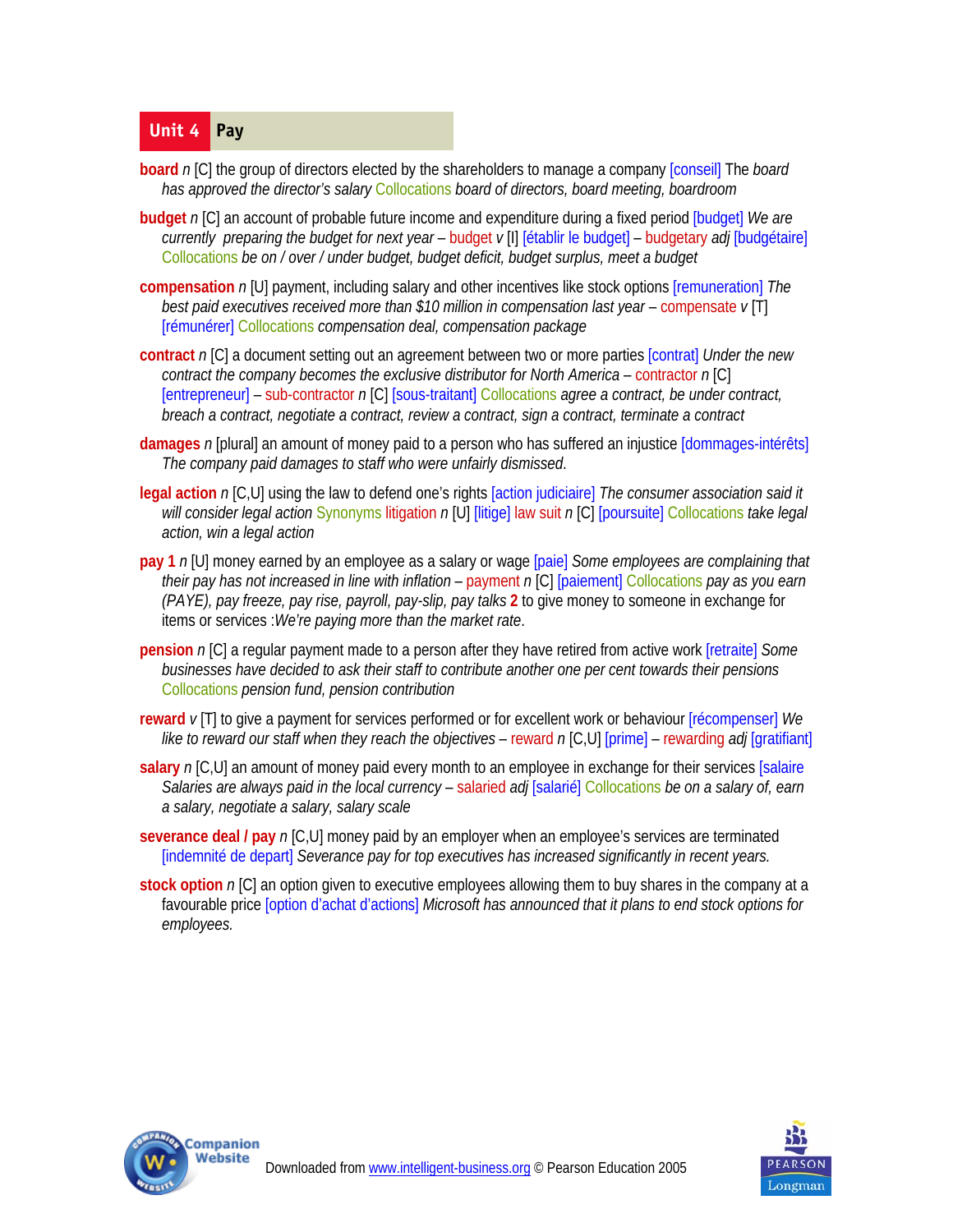#### **Unit 5 Development**

- **consortium** *n* [C] an association between two or more companies to work together on a specific project (usually a major construction or engineering project) [consortium] *SK Gas has formed a consortium with automakers to produce gas-powered vehicles.*
- **cost 1** *n* [C] the price paid for something [coût] The total cost for the new equipment will be \$50,000 **2** the money that is required to produce or sell something: It looks like production and labour costs will be higher than we expected – cost *v* [I] [établir le coût] Synonym overheads *n* [C] [frais généraux] Collocations *fixed costs, variable costs, cost-cutting, cost control, cost-effective, occur a cost*
- **development 1** *n* [C] the growth and expansion of a business, industry or economy [développement] *The OECD provides advice and assistance on all aspects of development* **2** research to produce new, improved products: *Our company is actively pursuing the development of new biotechnology solutions* **3**  a change or alteration: *Another recent development has been the arrival of Asian companies on the market* – developer *n* [C] [développeur] – developing *adj* [en développement] Collocations *research and development (R&D), developing countries*
- **loan** *n* [C] money lent to an individual or organization [prêt] *The World Bank has agreed to a five-year loan of \$125m* – loan *v* [T] [prêter] Collocations *apply for a loan, bank loan, interest on a loan, take out a loan*
- **negotiation** *n* [C] the process of negotiating a business deal [négociation] *The success of the negotiations will depend on the financial terms of the deal* – negotiate *v* [I,T] [négocier] – negotiator *n* [C] [négociateur] Synonyms talks *n* [plural] [pourparlers] Collocations *negotiate an agreement / a deal, negotiation skills*
- **prosperity** *n* [U] a state of being rich, having economic success [prospérité] *The nation's future prosperity will depend on developing a highly-skilled workforce* – prosper *v* [I] [prospérer] – prosperous *adj*  [prospère]
- **reserve 1** *n* [C] the amount of something kept for future use [reserve] *Shell has revised its estimate of available oil reserves* **2** an amount of money set aside from profits: *Ten per cent of earnings have been transferred to reserves* – reserve *v* [T] [réserver] Synonym resources *n* [U] [resources] Collocations *hold in reserve, use up reserves*
- **revenue** *n* [C] money received especially from selling goods and services [recettes] *Revenues have increased by six per cent to £183m*
- **wealth** n [U] the amount of money or possessions owned by an individual, organisation or country [richesse] *Accumulating wealth is the key to financial independence* – wealthy *adj* [riche] Collocations *acquire / accumulate wealth*



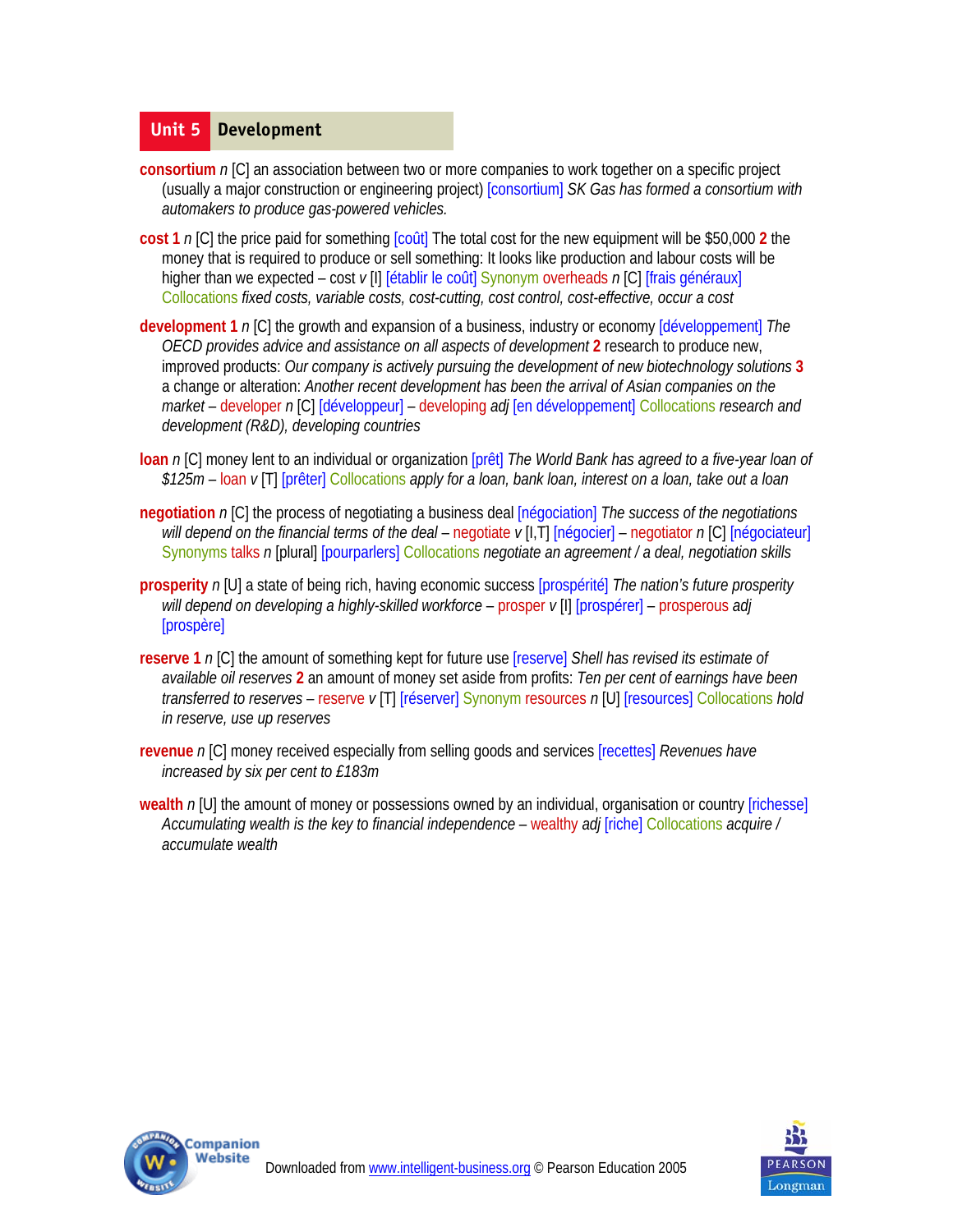#### **Unit 6 Marketing**

- **barrier to entry** *n* [C] any factor which prevents new competition from entering a market [barrière à l'entrée] *A strong brand can become a barrier to entry in some markets, while a simple product cannot*
- **benefit** *n* [C] an advantage or an improvement [avantage] *One benefit of the new design is that it can be installed easily* – benefit [+ from] *v* [bénéficier + de] – beneficial *adj* [avantageux]
- **brand** *n* [C] the identity of a product or service [marque] *Eastman Kodak is a premier brand in traditional and digital imaging* – brand *v* [T] [positionner] Collocations *brand image, brand leader, brand loyalty, brand manager, brand management, brand name, brand-stretching, cross-branding, own brand, premium brand*
- **consumer** *n* [C] a person who buys products and/or services [consommateur] *Nokia is committed to providing consumers with the information they need* – consume *v* [T] [consommer] – consumption *n* [U] [consommation] Collocations *consumer goods, consumer research, consumer survey*
- **logo** *n* [C] a sign or symbol used as a trademark to represent a company or a brand [logo] *The Nike 'swoosh' is an instantly recognisable logo.*
- **marketing mix** *n* [U] the four different components of marketing [marketing mix] **1** place *n* [C] the distribution and delivery of goods to market [distribution] **2** price *n* [C] the amount of money for which something can be sold [prix] – price *v* [T] [établir un prix pour] Collocations *cost price, cut price, fixed price, list price, retail price , purchase price, recommended price, wholesale price, price-list, price-tag, price war* **3**  product *n* [C] normally a manufactured item but also refers to everything that surrounds the product: the brand, the packaging, the product's features and performance characteristics [produit] **4** promotion *n* [C] activities that help sell a product [communication]
- **premium** n [C] a price that is higher than the standard price, usually due to higher quality [prix majoré] *Organically grown foods are sold at a premium* Collocations *premium rate*
- **promotion** *n* [C] a method of communicating and publicising a product [promotion] *America Online plans to launch a promotion on Thursday that will let its members download full-feature films* – promote *v* [T] – [promouvoir] promotional *adj* [promotionnel] Collocations *seasonal promotion, promotional campaign, promotional price*
- **point of sale** *abbreviation* **POS** *n* [C] the place where a consumer can buy a product or service [point de vente] *New electronic systems can approve credit for customers at the point of sale.*



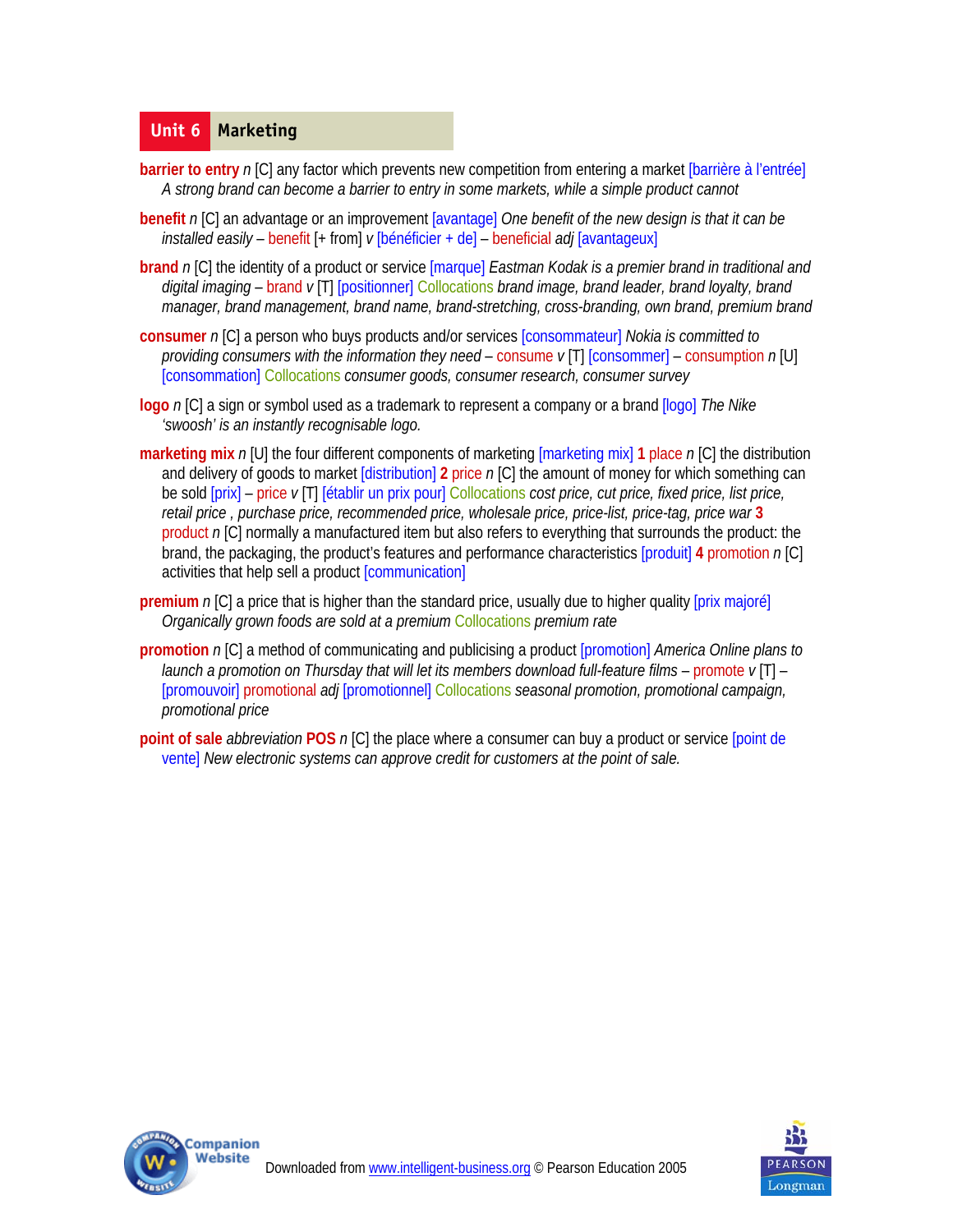## **Unit 7 Outsourcing**

- **back office** n [C] the departments of a financial company where routine administrative tasks are done without direct contact with customers [ (service de) post-marché, back-office] *Efficient management of the back office can reduce costs.*
- **business process** *n* [C] any activity that is essential for a firm to conduct its business [processus d'entreprise] *Organisations that have complete control over their business processes are the most productive* Collocations *business process re-engineering*
- **database** *n* [C] an organised set of information stored in a computer [base de données] *We're currently updating all our customer files in the database.*
- **downsize** *v* [I] to reduce the number of employees in an organisation [réduire ses effectifs] *European companies are continuing to downsize their manufacturing operations* – downsize *v* [T] [réduire les effectifs de] Synonyms lay off *v* [T] [licencier]
- **knowledge work** *n* [U] work that involves developing or using knowledge [travail du savoir] *The profitability of most business today depends more on knowledge work than on manual work* – knowledge worker *n* [C] [travailleur du savoir]
- **offshoring** *n* [U] transferring work to an outside supplier based in another country [delocalization] O*ffshoring is only suitable for tasks that have been clearly defined and can be managed at a distance* – offshore *adj*  [extraterritorial] – offshore *n* [U] [offshore] Synonyms outsource *v* [T] [externaliser]
- **outsource** *v* [T] transferring work to an outside supplier [externaliser] *We are planning to outsource all of our IT operations to an Indian supplier* – outsourcing *n* [U] [externalisation] Synonyms subcontract *v* [T] [sous-traiter]
- **overhead** *n* [C] a cost that does not vary with output (e.g rent, salaries) [frais généraux] *The pressure on corporate management to reduce overheads is increasing Synonyms fixed cost n [C] [frais fixes]*
- **pilot project** *n* [C] a trial project to test performance [projet pilote] *The pilot project will start operating in June.*
- **productivity** *n* [U] The relationship between the output of goods and the resources needed to produce them [productivité] *Productivity has continued to grow strongly.*
- **saving** *n* [C] money and materials saved by economical working [économie] *New construction techniques resulted in a saving of 25 per cent of operation and maintenance costs – savings [plural] [economies]* Synonym economy *n* [U] [réduction des dépenses] Collocations *cost saving, make savings*
- **service provider** *n* [C] a company that provides services for users especially in computer networks [prestataire de services] *There are several issues to consider when selecting a service provider.*
- **shortage** *n* [C] a lack or scarcity of something [pénurie] *Silicon Valley is facing a shortage of skilled programmers.*



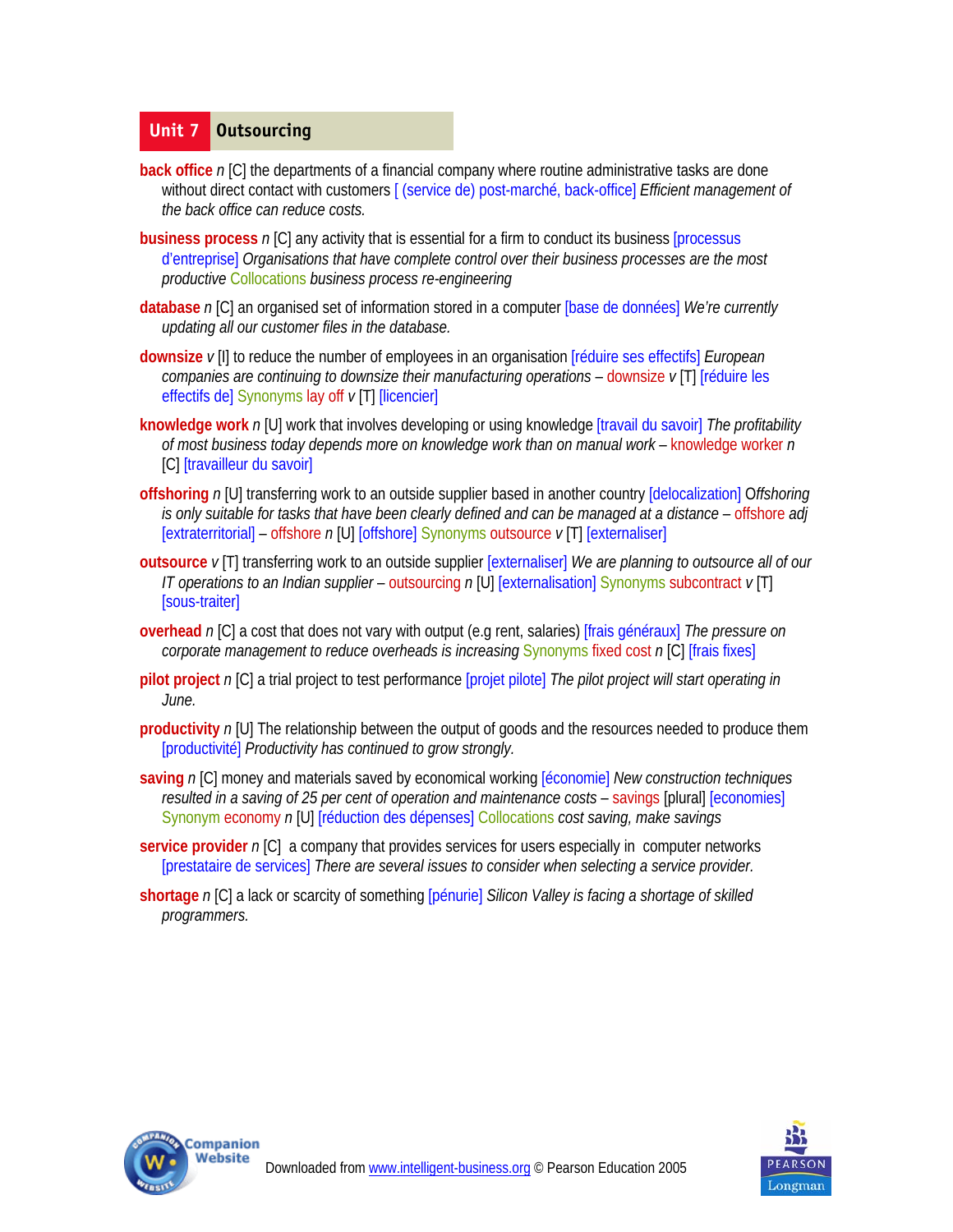#### **Unit 8 Finance**

- **balance sheet** n [C] a statement showing the wealth of a business or organisation at a particular date [bilan] The balance sheet has two parts showing assets and liabilities*: Buildings and machinery are assets that should be listed on the balance sheet* Synonyms statement of financial position *n* [C] *AmE* [bilan]
- **bankrupt** *adj* unable to pay your debts [en faillite] *The company is almost bankrupt and will need to secure a loan to survive* – bankrupt v, *n* [C] [mettre en faillite, faillite] – bankruptcy *n* [U] [banqueroute] Synonyms insolvent *adj AmE* [insolvable]
- **bottom line** n [C] the last line on a financial document which shows the final result (total profit once all costs have been deducted) [résultat net] *Falling sales are going to have a negative impact on the bottom line.*
- **expense 1** *n* [C] money spent [dépense] *We have significantly reduced our expenses over the last five years*  – expenditure *n* [C] [frais] Synonyms spending *n* [U] [dépenses] **2** *n* [C] money spent by an employee that can be claimed back frais *I put the restaurant bill on expenses* Collocations *expense account, expenses claim form, claim expenses*
- **financial statement** *n* [C] a document showing the state of the finances of an organisation or business [état financier] *Financial statements must be completed by the end of August*.
- **forecast** *n* [C] an estimate of a future situation [prevision] *According to forecasts, prices will rise more slowly next year* – forecast *v* [T] [prévoir] Synonyms projection *n* [C] [projection]
- **income statement** *n* [C] *AmE* a financial statement showing revenue, expenditure and profit from operations during a given period [compte de résultat] *Enron's income statement did not accurately reflect its losses*  Synonyms profit and loss account *n* [C] *BrE* [compte de profits et pertes] statement of earnings *n* [C] *AmE* [état des resultants]
- **mismanagement** *n* [U] poor quality management [mauvaise gestion] *Lack of cashflow is often due to mismanagement* – mismanage *v* [T] [mal gérer]
- **profit and loss account** *n* [C] *BrE* a financial statement showing revenue, expenditure and profit from operations during a given period [compte de résultat] *Ahold's profit and loss account did not show all its losses* Synonyms income statement *n* [C] *AmE* [compte de profits et pertes] statement of earnings *n* [C] *AmE* [état des resultants]
- **regulator** *n* [C] a government agency responsible for overseeing a profession or an activity [autorité de règlementation] *Stock market regulators are in charge of protecting investors – regulation n* [C] [réglementation] Synonyms controller *n* [C] [autorité de contrôle]
- **Securities Exchange Commission** *abbreviation* **SEC** *n* the US agency responsible for stock market regulation [commission de contrôle des opérations de bourse] *The SEC is currently investigating ten cases of fraud.*



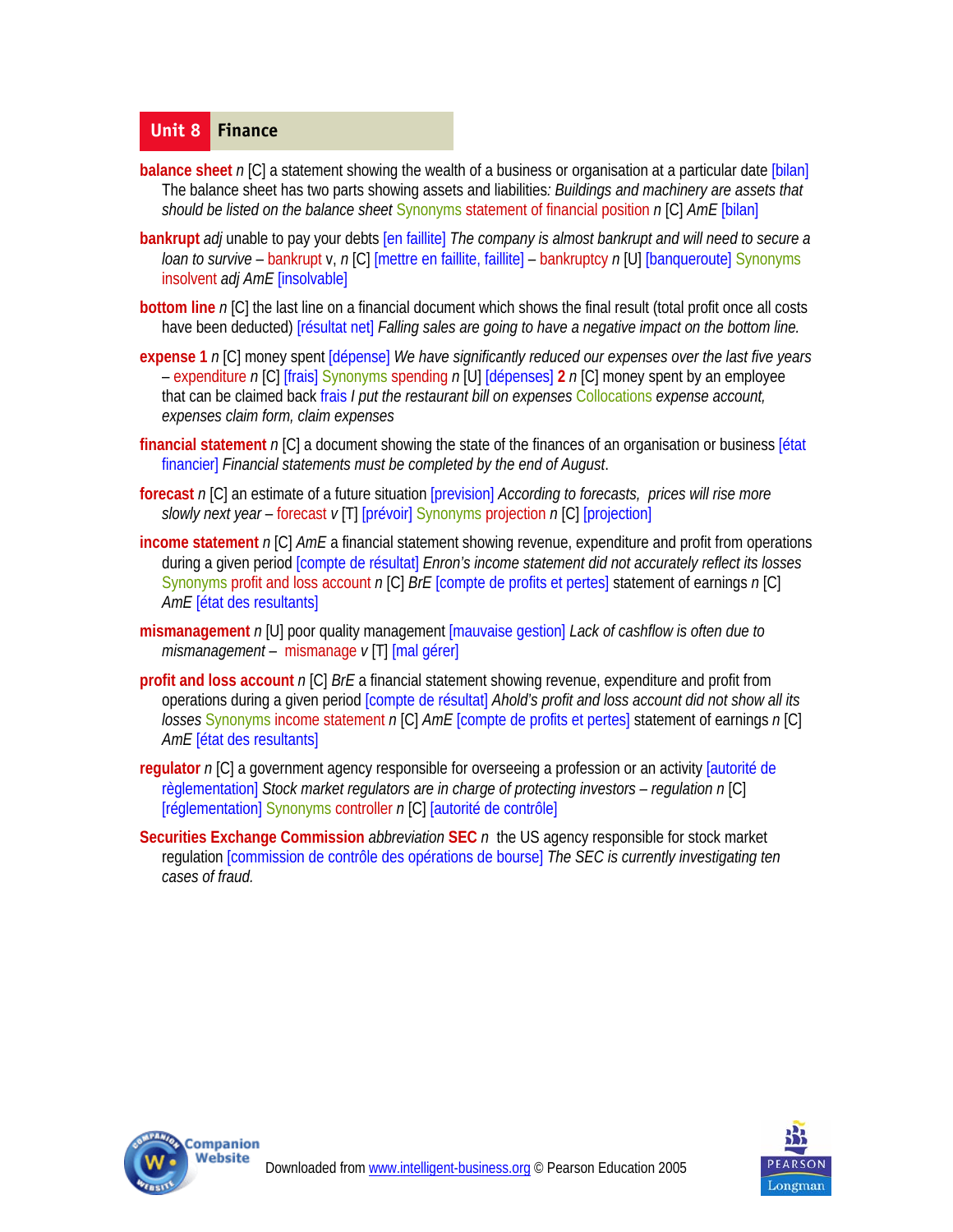#### **Unit 9 Recruitment**

- **accountable** *adj* responsible for the effects of your actions [responsable] *Managers are accountable for the performance of their employees* Synonyms responsibile [+ for] *adj* [comptable + de]
- **applicant** *n* [C] a person who is applying for a position [candidat] *All applicants are asked to provide a letter of reference* – apply [+ for] *v* [I] [postuler + à/pour] – application *n* [C] [candidature] Synonyms candidate *n* [C] [postulant]
- **assign** *v* [T] give someone a particular task to do [assigner] *Employees are assigned duties that correspond to their skills and training* – assignment *n* [C] [assignation]
- **cover letter** *n* [C] a letter written to an employer in response to a job advertisement [lettre d'accompagnement] *Candidates should send a cover letter with a copy of their CV*
- **curriculum vitae** *abbreviation* **CV** *n* [C] a document that gives details of a person's experience and qualifications [curriculum vitae (CV)] *Her CV is fairly typical for a business graduate* Synonyms resumé *n*  [C] *AmE* [CV]
- **deadline** *n* [C] the date by which something has to be completed [date limite] *The deadline for applications has been extended until the 25 May* Collocations *fix a deadline, meet a deadline, miss a deadline, set a deadline*
- **empower** *v* [T] give someone the power or ability to do something [habiliter] *Staff are empowered to shape their career development* – empowerment *n* [U] [autonomisation]
- **hire** *v* [T] employ someone [embaucher] *Businesses are hiring as job growth booms* hire *n* [C] [embauche] Synonyms recruit *v* [T] [recruiter] employ *v* [T] [employer] Collocations *hiring and firing, hiring manager*
- **payroll** *n* [U] **1** a list of the employees in an organisation [registre du personnel] **2** the administration of employee pay [paie] *Salaries are calculated according to the number of days that employees are on the payroll* Collocations *payroll management, cut/reduce the payroll*
- **qualification** *n* [C] an examination passed at school or university [qualification] *Candidates must have qualifications in accounting* – qualify *v* [I] [se qualifier] – qualified *adj* [qualifié]
- **resumé** *n* [C] *AmE* a document that gives details of a candidate's experience and qualifications [curriculum vitae (CV)] *Preparing a good resumé should be the starting point for all job seekers* Synonyms **Curriculum Vitae** *BrE* [CV]
- **screen** *v* [T] to examine or test people [tester] *Each candidate is screened for education, experience, expertise and salary.*
- **train** *v* [T] to teach someone the skills of a particular job or activity [former] *Staff are trained to watch for situations where they may be required to help* – training *n* [U] [formation] – trainee *n* [C] [stagiaire] – trainer *n* [C] [formateur]



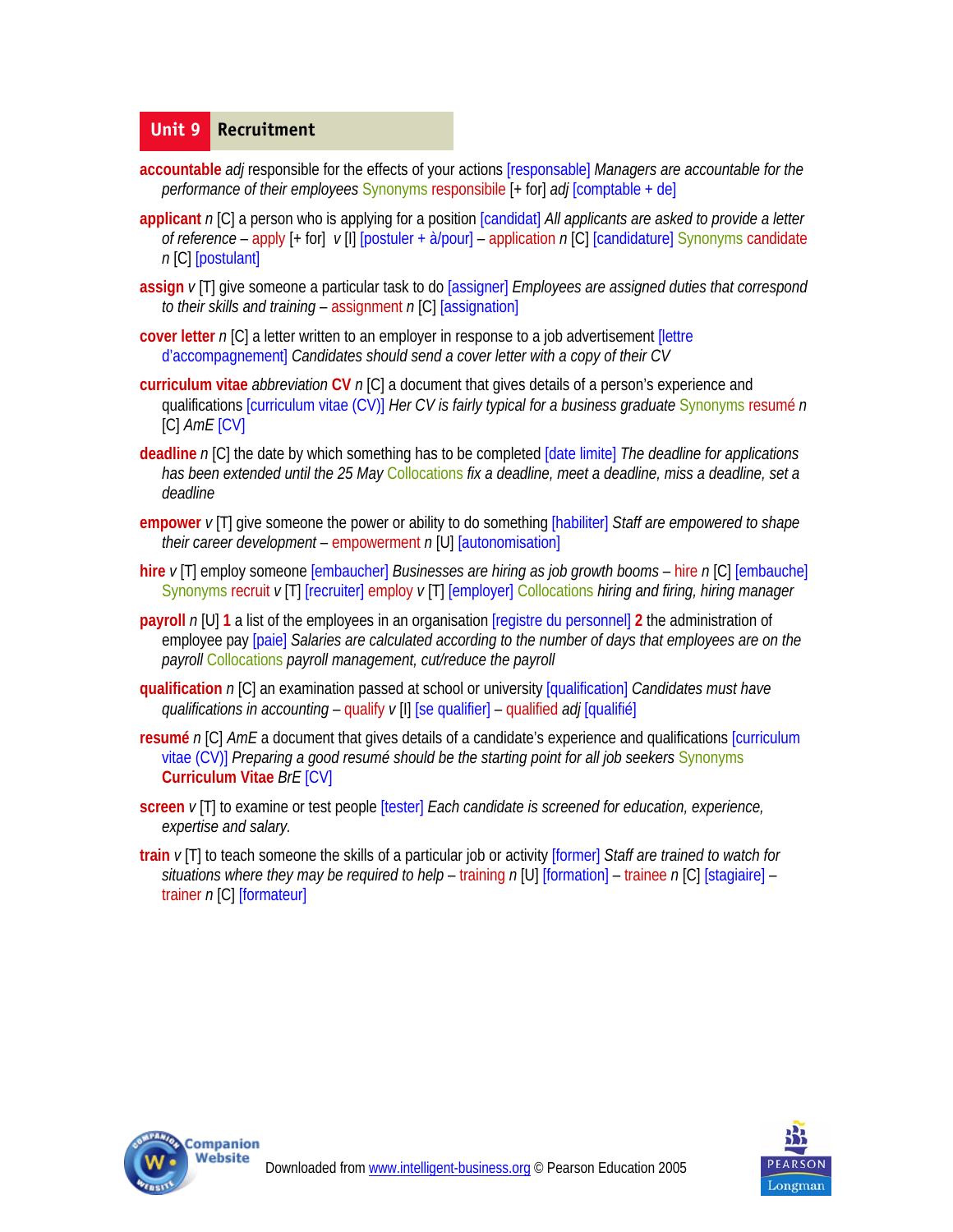## **Unit 10 Counterfeiting**

- **copycat** *n* [C] the term for someone who copies the work of another person [copieur] *The Australian government has announced that it is cracking down on copycats.*
- **copyright** *n* [U] the legal right that belongs to the person who has created a new artistic work or piece of software [droit d'auteur] *All of the graphics and editorial content on this site are protected under US copyright.*
- **currency** *n* [C] the type of money that is used by a particular country or trading bloc [devise] *The euro is the currency of most member states of the European Union* Synonyms money *n* [U] [monnaie] Collocations *foreign currency, hard currency, currency dealer, currency exchange rate, currency trading*
- **defraud** *v* [T] to cheat another person by taking something that they own [escroquer] *He admitted defrauding his employer of more than £2m.*
- **enforce** *v* [T| to make people obey a law or rule [faire appliquer] *Enforcing a patent can be a long and expensive process* – enforcement *n* [U] [application– enforceable *adj* [applicable]
- **fake** *n* [C] a copy or imitation of a genuine article [contrefaçon] *Experts have identified the components as fakes* – fake *v* [T] [contrefaire] Synonyms copy *v* [C] [copier] – copy *n* [C] [copie]
- **file-swapping** *n* [U] exchanging files between computers on a network [échange de fichiers] *Record companies tried to close down the illegal file-swapping website.*
- **infringement** *n* [U] a breach of the law or of another person's rights [violation] *The company is being sued over infringements of copyright technology*
- **intellectual property** n [U] something that a person or business has invented and which is protected by patent [propriété intellectuelle] *All international businesses are having to spend more on protecting their intellectual property.*
- **patent** *n* [C] a special right given to the inventor of a machine or process [brevet] *Some governments do not recognise patents on software* – patent *v* [T] [breveter] – patented *adj* [breveté] Synonyms copyright *n*  [C,U] [droit d'auteur] Collocations *patent pending, patent office*
- **piracy** *n* [U] infringement of copyrights [piraterie] *The association has launched a campaign to fight software piracy.*
- **profitability** *n* [U] the ability of a business to earn profits [rentabilité] *Increased labour costs have reduced our profitability* – profit *n* [C] [benefices] – profit *v* [I] [profiter] –profitable *adj* [rentable]
- **trademark** *n* [C] a special, registered picture or symbol that is associated with a particular brand or product [marque commerciale] *Our trademark is now well-known in most countries in the region.*



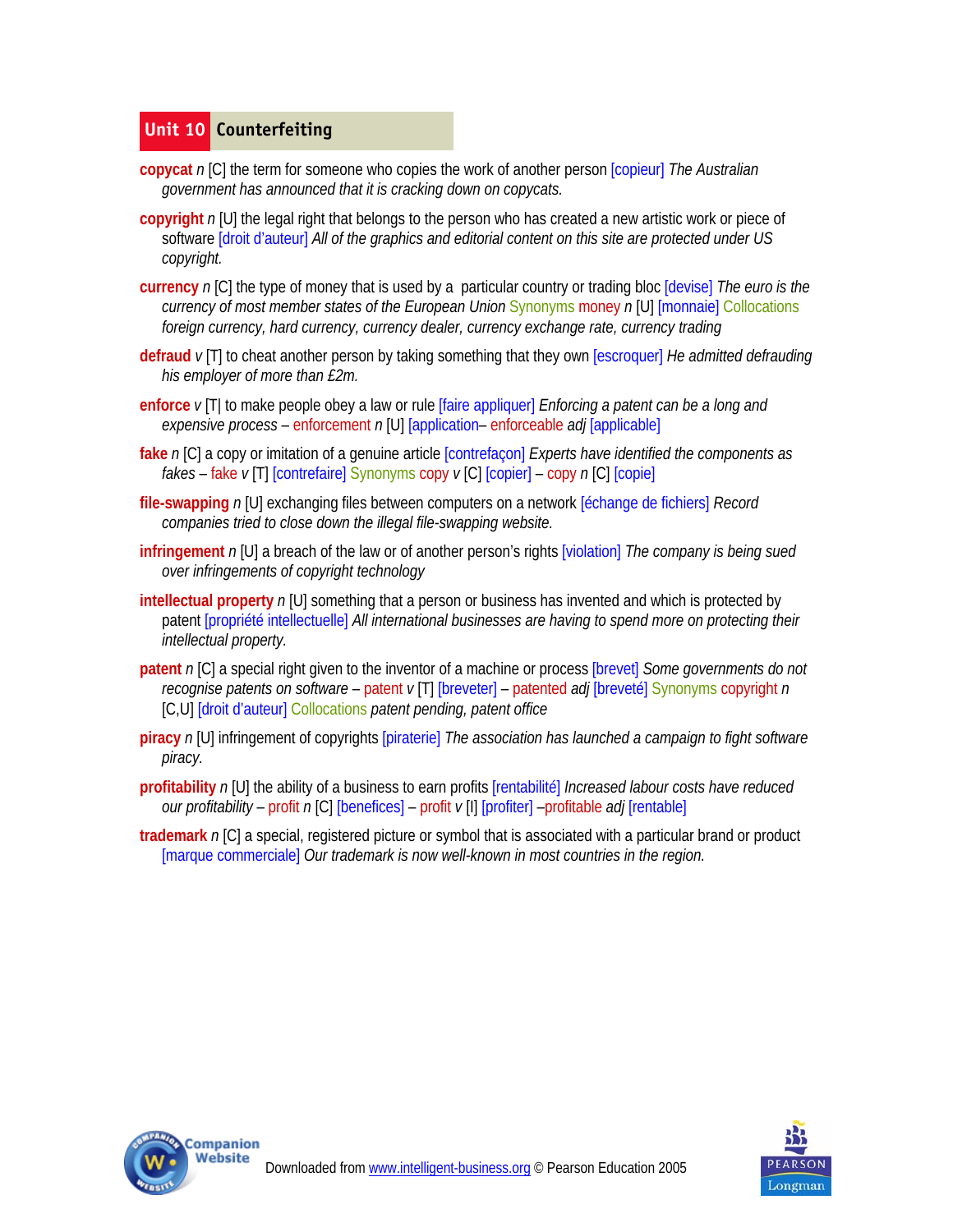## **Unit 11 Markets**

- **bid** *n* [C] an offer to buy something at a stated price [offre d'achat] *All bids must be submitted in writing*  bid v [I,T] [offrir] – bidder n [C] [offrant] – bidding *n* [U] [enchères] Synonyms offer *n* [C] [offer] Collocations *make/accept/reject a bid, takeover bid*
- **business to business** *abbreviation* **B2B** *adj* refers to any business or correspondence between two companies [interentreprises] *The B2B sector will be the biggest growth area in internet traffic.*
- **dealer** *n* [C] a person who specialises in trading a particular type of goods [marchand] *The company only uses authorised dealers who are fully trained* – deal *n* [C] [affaire] – deal *v* [I,T] [négocier] Collocations *foreign exchange dealer, broker-dealer, dealership, make/reach/conclude a deal, raw deal*
- **demand** *n* [C,U] the quantity required to supply orders [demande] *Total petroleum demand has increased by one per cent* Collocations *supply and demand*
- **e-business** *n* [U] business to business relationships conducted using internet technology [affaires électroniques] *IBM is one of the leading suppliers of e-business solutions*.
- **e-commerce** *n* [U] selling activities that are conducted using internet technology *commerce électronique*] *Some consumers still lack confidence in e-commerce.*
- **glitch** *n* [C] a minor fault with a computer program or machine [pépin] *A glitch in the computer system has led to the cancellation of several flights* Synonyms malfunction *n* [C] [dysfonctionnement] bug *n* [C] [bogue]
- **gross** *v* [T] to calculate revenue before tax and other charges have been deducted [faire un profit brut] *The film grossed \$8.5m in the first two weeks* – gross *adj* [brut] Collocations *gross profit, gross margins, gross national product, gross domestic product (GDP)*
- **inventory** *n* [C] a list of the stocks held by a business [inventaire *New software has made it possible to control inventory more accurately* Synonyms stock *n* [C] [stocks]
- **market research** n [U] the work of finding out what kind of goods consumers want [étude de marché] *Conducting online surveys is a new and promising approach to market research*.
- **mass market** *n* [U] the market for standardised consumer products [marché de masse] *Licensing is one way for small businesses to enter the mass market* – mass-market *adj* [de masse]
- **merchandising** *n* [U] toys, clothes and other products based on a popular film, TV show, etc and sold to make additional profits [marchandisage] *Star Wars merchandising made far more profit than the films.*
- **price setting** *n* [U] fixing the prices at which goods and services will be sold [fixation des prix] *In price setting you try to estimate how much customers will be prepared to pay for an item*
- **real estate** *n* [U] property in the form of land or houses [immobilier] *Investing in real estate is not as risk free as some people think* Synonyms property *n* [U] *BrE* [immobilier] realty *n* [U] *AmE* [bien-fonds] Collocations *estate agent BrE*

**tender** *n* [C] a written offer by a supplier to provide goods or services at a certain price [offer] *Your tender has been accepted at the agreed price* – tender  $\nu$  [I, T] [faire une soumission]



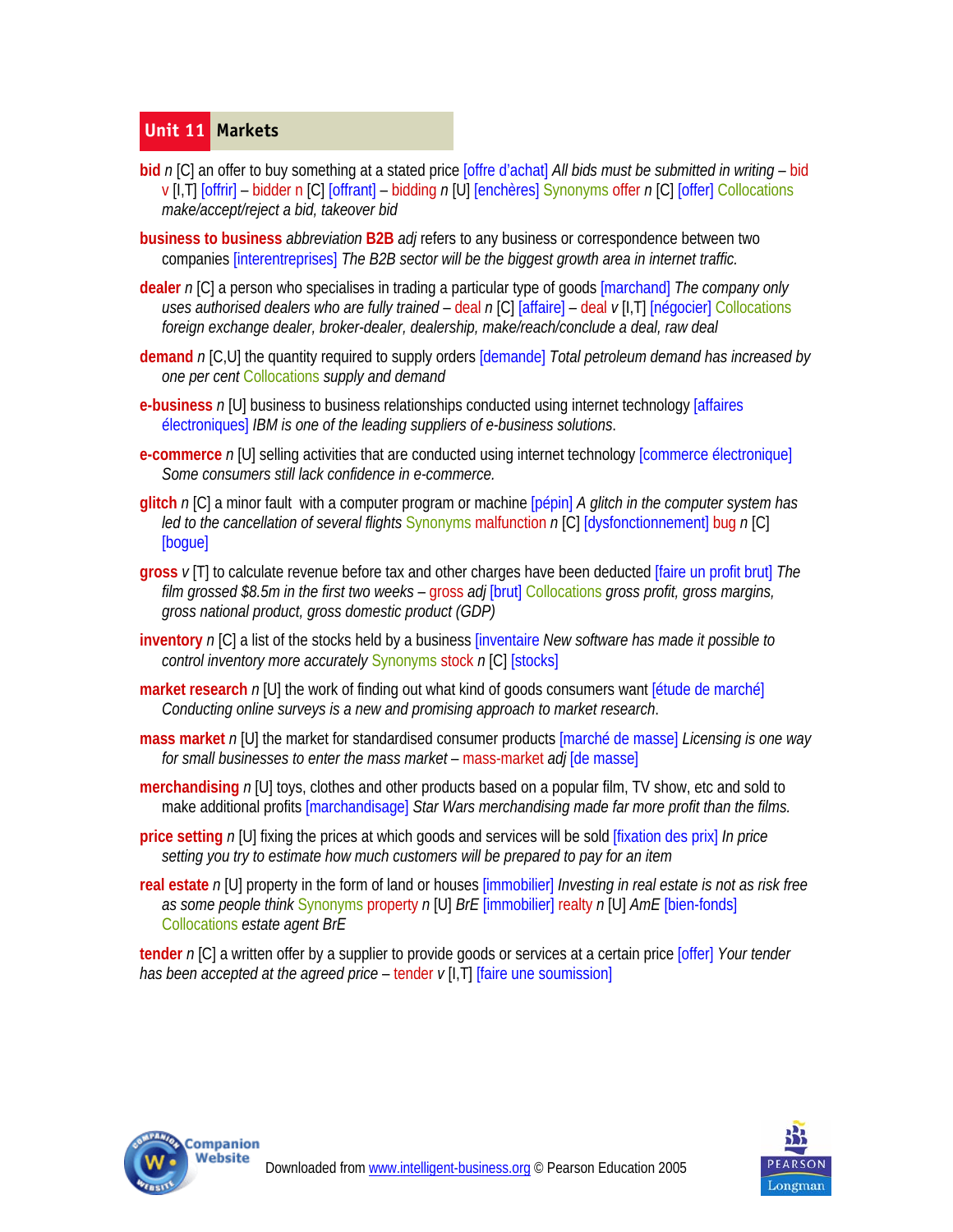# **Unit 12 Lobbies**

- **aid** *n* [U] assistance given to a country or organisation in difficulty [aide] *The World Bank is repeating its call for rich countries to increase the amount of aid given to the poorest nations* – aid *v* [T] [aider]
- **boycott** *n* [C] a protest where people refuse to buy or use a product or service [boycott] *The consumer group is calling for the boycott of all tobacco products – boycott v* [T] [boycotter]
- **charity** *n* [C] a non profit-making organisation that collects goods and money in order to provide assistance [organisation caritative] *The charity managed to raise £3m for homeless people in the UK.*
- **debt relief** *n* [U] the cancellation or reduction of a debt [allègement de la dette] *The government is firmly committed to a programme of debt relief.*
- **demonstration** *n* [C] a march to publicly protest about something [manifestation] *The demonstration will take place at G7 summit on 10 June.*
- **fair trade** *n* [U] a movement which promotes fairer trading conditions for developing countries [commerce equitable] *Fair trade gives consumers an opportunity to help change the world*.
- **grant** *n* [C] a sum of money given to a person or organisation to help them to pay for something [subvention] *The Central Development Fund has awarded a grant of \$7.5m* – grant *v* [T] [accorder]
- **income** *n* [C,U] money received by a person, family or organization [revenu] *In some parts of the country incomes have fallen by as much as 25 per cent* Synonyms revenue *n* [C] [revenu] Collocations *income tax, gross income, net income*
- **litigation** *n* [U] legal action against an individual or organization [litige] *Litigation has increased significantly over the years* – litigate *v* [U] [contester en justice] – litigator *n* [C] [avocat-conseil]
- **lobby** *v* [T] to try to persuade a government or organisation to change a policy or situation [excercer des pressions] *Big companies are lobbying the president to open up marine reserves for oil drilling – lobby n* [U] [lobby] lobbyist *n* [U] [lobbyiste]
- **petition** *n* [C] a document signed by many people asking someone in authority to change something [petition] *So far, five thousand people have signed the petition* – petition [+ against/for] *v* [I,T] [faire circuler une pétition + contre/pour]
- **pressure group** *n* [C] a group that tries to influence the opinions of other people [groupe de pression] *The pressure group is coordinating the protests.*
- **protectionism** *n* [U] protecting a country's trade by taxing foreign goods [protectionnisme] *Protectionism usually increases the prices of basic goods to the consumer*.
- **quota** *n* [C] an official limit on the amount of something [quota] *Quotas have been imposed on 25 categories of imported clothing.*
- **subsidy** *n* [C] money given by a government to certain producers to help them to produce without losing money [subvention]*World Bank economists are urging rich countries to cut subsidies to certain industries*  – subsidise *v* [T] [subventionner]
- **taxpayer** *n* [C] any person or organisation that is liable to pay tax [contribuable] *Taxpayers will pay more to subsidise the development of alternative energy sources.*



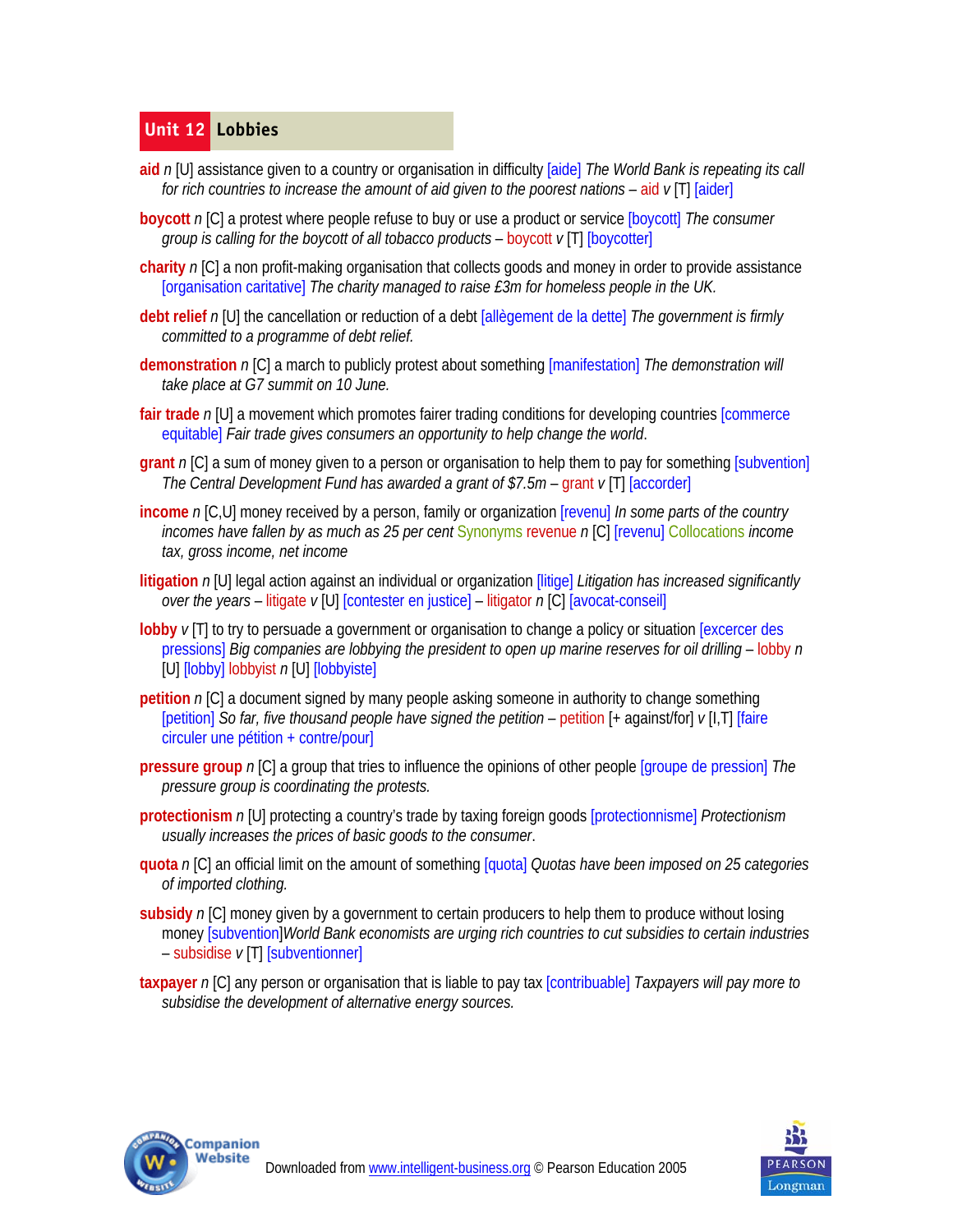# **Unit 13 Communication**

- **correspondence** *n* [U] writing, receiving and answering letters [correspondance] *I'm catching up on my correspondence* – correspond *v* [I] [correspondre]
- **information technology** *abbreviation* **IT** *n* [C] the technology of processing, storing or transmitting data by electronic means [technologies de l'information] *Information technology has revolutionised all aspects of management.*
- **mobile** *n* [C] a wireless telephone [téléphone mobile] *The introduction of colour screens and digital imaging have made mobiles even more essential* Synonyms cell phone *n* [C] *AmE* [téléphone cellulaire]
- **overload** *n* [C] an excessive quantity of something [saturation] *You may be overwhelmed by the overload of information that is available on the net* – overload  $v[1]$  [saturer]
- **prioritise**  $v$ [T] to put things in the order of importance so that you can deal with the most important things first [prioriser] *Prioritising your work will help you to avoid backlogs*.
- **process** *v* [T] to deal with information or documents [traiter] *All the data is processed on the server*  process *n* [C] [processus]
- **product recall** *n* [C] a situation where a defective product is withdrawn from the market and returned to the manufacturer [rappel de produits] *Product recalls of children's toys are now very rare.*
- **text messaging** *n* [U] a system which allows short text messages to be communicated by telephone [messagerie texte] *Text messaging is far more popular than voice calls* Synonyms SMS (Short Message Service) *n* [C] [SMS]
- **white-collar** *adj* employees who work in offices [employé] *White-collar jobs are moving abroad.*



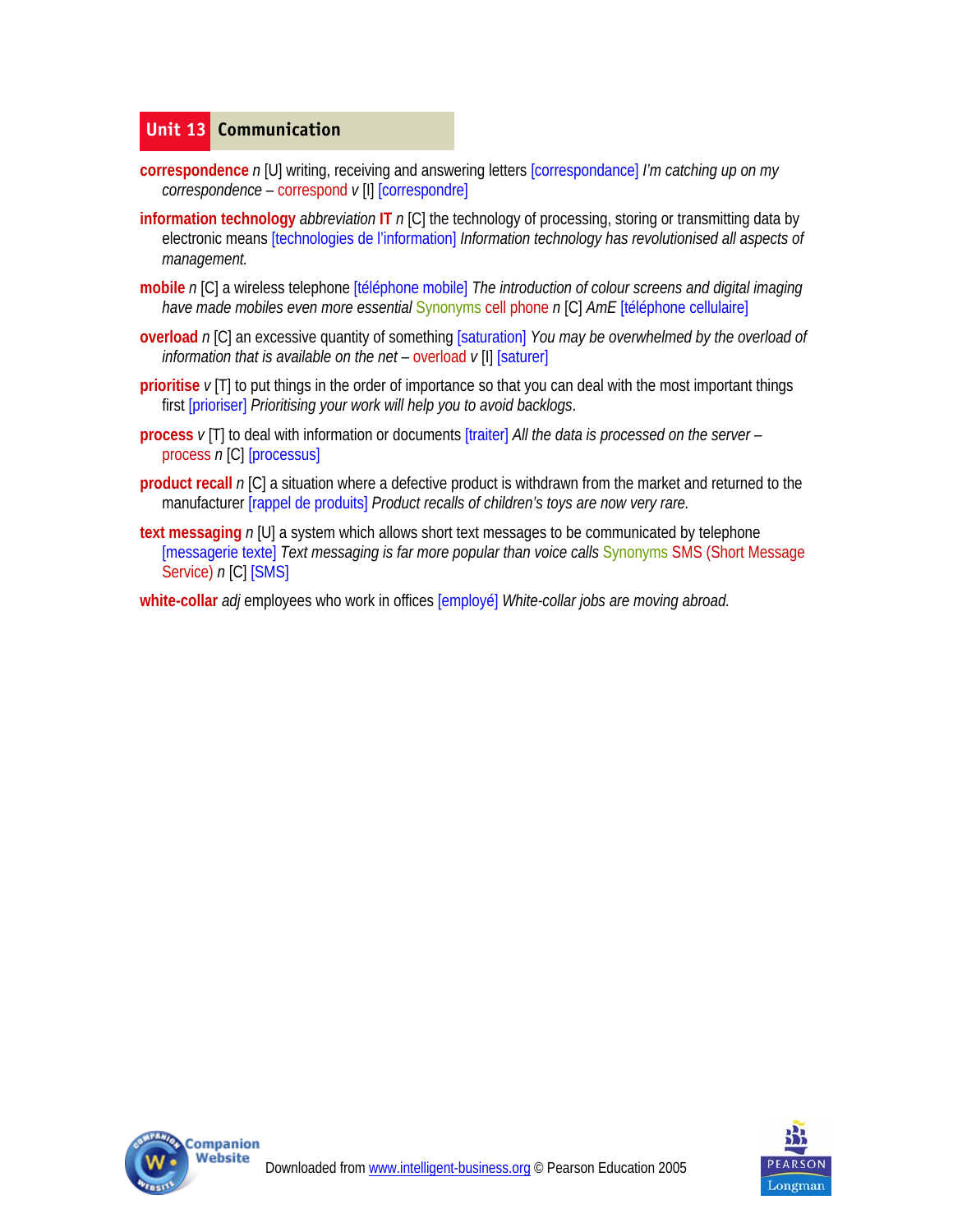# **Unit 14 Logistics**

- **distribution** *n* [U] the arrangements and activities required in order to get goods from the manufacturer to the consumer [distribution] *Distribution is organised via a product list*.
- **finished goods** *n* [plural] goods or products that are ready to be sold on to consumers [produits finis] *We keep close track of the stock levels of our finished goods.*
- **freight** *n* [U] the transportation of goods by air, sea, rail or road [fret] *All freight is paid by the customer* freight *v* [T] [affréter] Collocations *air-freight, freight car (AmE), freight train, freight forward*
- **grey marketing** *n* [U] selling products without the authorisation of the trademark owner [grey marketing, importations parallèles] *Any authorised dealers who resort to grey marketing will be immediately suspended.*
- **haulage** *n* [U] the business of transporting goods by road or railway [roulage] *We are a haulage and warehousing company based in Poland* Collocations *road-haulage*
- **loading bay** *n* [C] the area in a factory or warehouse where goods are loaded for transport [baie de chargement] *When a truck arrives at the loading bay an employee registers the delivery.*
- **pilot** *v* [T] to test a new idea or product [experimenter] *We are piloting new ways to improve our supply chain management* Synonyms test  $\nu$  [T] [tester] trial  $\nu$  [T] [faire des essais sur]
- **raw materials** *n* [plural] materials such as minerals and hydrocarbons which are used in a production process [matières premières] *Securing long term supplies of raw materials is critical.*
- **ship** *v* [T] to move goods from one place to another [expédier] *This order is being shipped to Puerto Rico*  shipment *n* [U] [chargement – shipping *n* [U] [expedition] - ship *n* [C] [navire] Synonyms deliver *v* [T] [livrer]
- **supply chain** *n* [C] the interactions between the suppliers, manufacturers and distributors when making and selling a product [chaîne d'approvisionnement] *Information technology has changed the dynamics of the supply chain* Collocations *supply chain management*